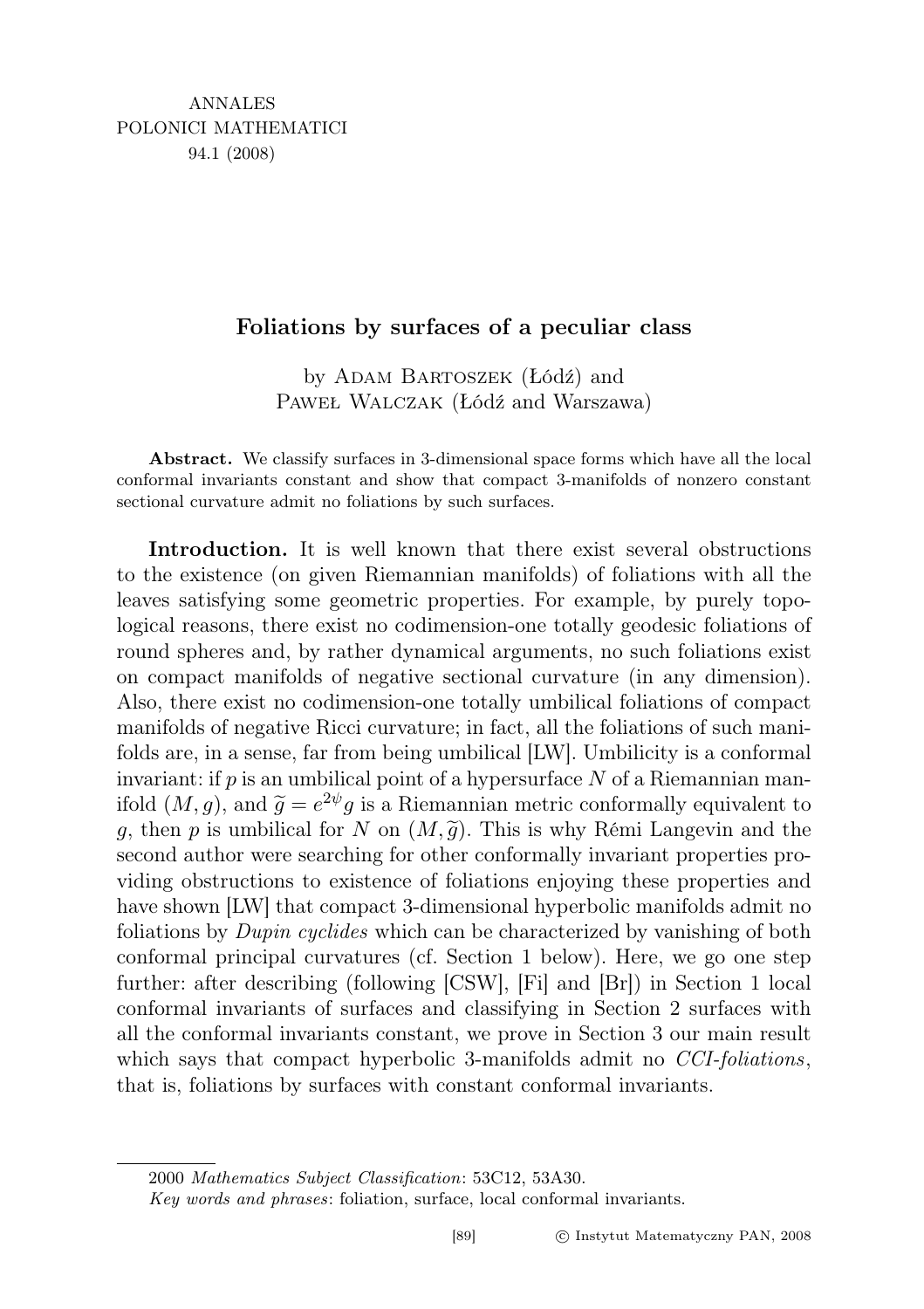1. Local conformal invariants. Let S be an oriented surface in  $\mathbb{R}^3$ . Assume that S is *umbilic free*, that is, the principal curvatures  $k_1(x)$  and  $k_2(x)$  of S are different at each point x of S. Let  $X_1$  and  $X_2$  be unit vector fields tangent to the curvature lines corresponding to, respectively,  $k_1$  and  $k_2$ . Throughout the paper, we assume that  $k_1 > k_2$ . Put  $\mu =$  $(k_1 - k_2)/2$ . For more than 100 years, it has been known ([Tr], see also [CSW]) that the vector fields  $\xi_i = X_i/\mu$  and the coefficients  $\theta_i$  $(i = 1, 2)$  in

$$
[\xi_1, \xi_2] = -\frac{1}{2} (\theta_2 \xi_1 + \theta_1 \xi_2)
$$

are invariant under an arbitrary (orientation preserving) conformal transformation of  $\mathbb{R}^3$ . (In fact, they are invariant under an arbitrary conformal change of the Riemannian metric on the ambient space.) Elementary calculation involving the Codazzi equations shows that

$$
\theta_1 = \frac{1}{\mu^2} \cdot X_1(k_1)
$$
 and  $\theta_2 = \frac{1}{\mu^2} \cdot X_2(k_2)$ .

The quantities  $\theta_i$  (i = 1,2) are called the *conformal principal curvatures* of S.

Another conformally invariant scalar quantity  $\Psi$  can be derived from the derivation of Bryant's (see [Br]) conformal Gauss map  $\beta$ :

$$
\frac{1}{2} (\langle \xi_1(\xi_1(\beta)), \xi_1(\xi_1(\beta)) \rangle - \langle \xi_2(\xi_2(\beta)), \xi_2(\xi_2(\beta)) \rangle \n- \langle \xi_1(\xi_1(\beta)), \xi_2(\beta) \rangle^2 + \langle \xi_2(\xi_2(\beta)), \xi_1(\beta) \rangle \n= \Psi - \frac{1}{2} (\theta_1^2 - \theta_2^2 + \xi_1(\theta_1) + \xi_2(\theta_2)).
$$

Note that both sides of the above equality are equal to

$$
\frac{1}{\mu^3} \left( \varDelta H + 2\mu^2 H \right),
$$

where H is the mean curvature of S, and  $\Delta$  is the Laplace operator on S equipped with the Riemannian metric induced from the ambient space. Moreover, this quantity appears in the Euler–Lagrange equation for the Willmore functional

$$
\int_{S} \mu^2 d \, \text{area.}
$$

The vector fields  $\xi_1, \xi_2$  (or the dual 1-forms  $\omega_1, \omega_2$ ) together with the quantities  $\theta_1, \theta_2$  and  $\Psi$  generate all the local conformal invariants for surfaces and determine a surface up to conformal transformations of  $\mathbb{R}^3$  ([Fi], see again [CSW]).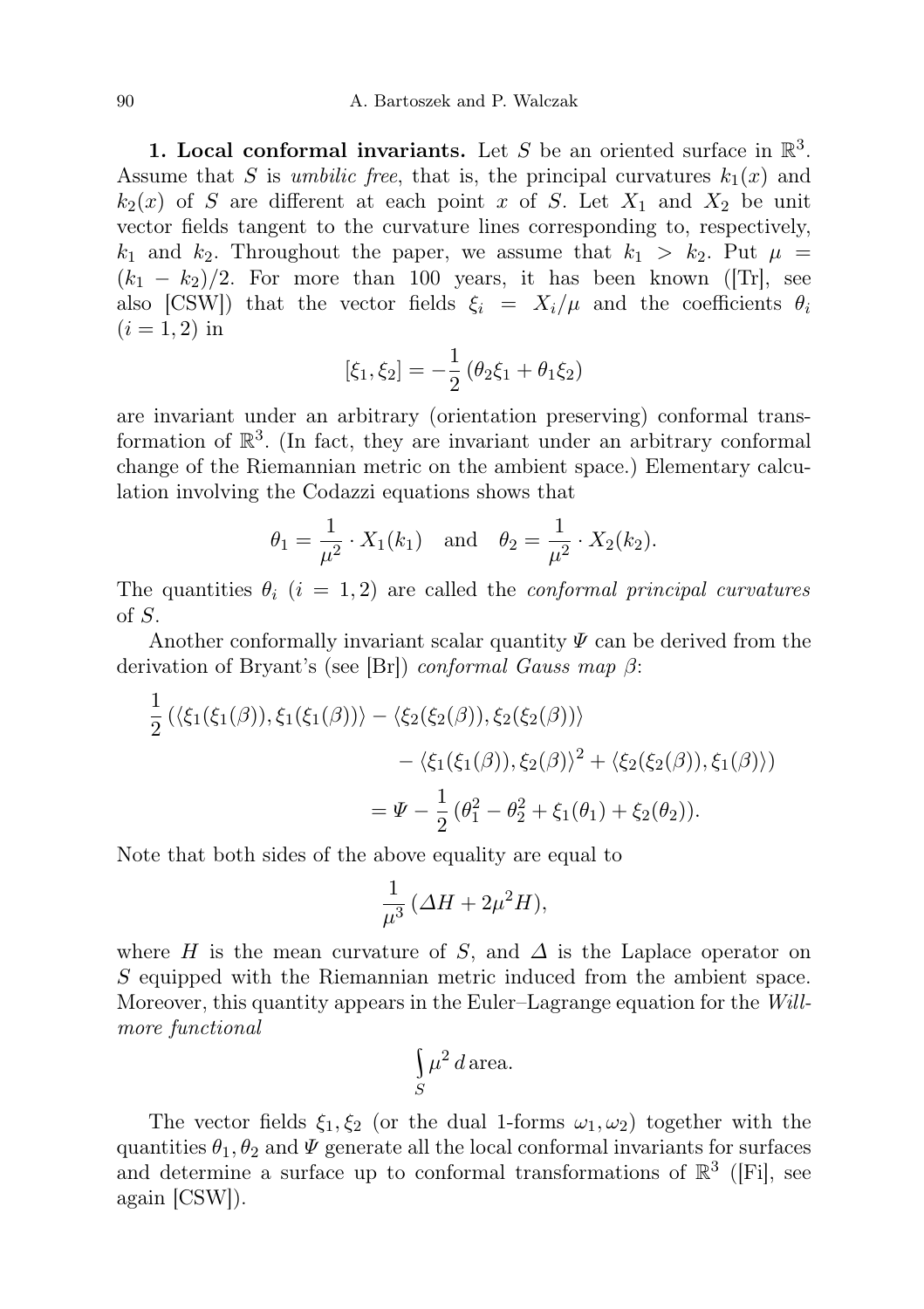Define  $5 \times 5$  matrices  $A_1$  and  $A_2$  by

(1) 
$$
A_1 = \begin{pmatrix} \theta_1/2 & -(1+\Psi)/2 & b/2 & \theta_1/2 & 0 \\ 1 & 0 & 0 & -1 & (1+\Psi)/2 \\ 0 & 0 & 0 & 0 & -b/2 \\ 0 & 1 & 0 & 0 & -\theta_1/2 \\ 0 & -1 & 0 & 0 & -\theta_1/2 \end{pmatrix},
$$
  
(2) 
$$
A_2 = \begin{pmatrix} -\theta_2/2 & -c/2 & -(1-\Psi)/2 & \theta_2/2 & 0 \\ 0 & 0 & 0 & 0 & c/2 \\ 1 & 0 & 0 & 1 & (1-\Psi)/2 \\ 0 & 0 & -1 & 0 & -\theta_2/2 \\ 0 & 0 & -1 & 0 & \theta_2/2 \end{pmatrix},
$$

where  $b = -\theta_1 \theta_2 + \xi_2(\theta_1)$  and  $c = \theta_1 \theta_2 + \xi_1(\theta_2)$ .

Given, on a simply connected domain  $U \subset \mathbb{R}^2$ , linearly independent 1forms  $\omega_1$  and  $\omega_2$  and smooth functions  $\theta_1$ ,  $\theta_2$  and  $\Psi$  for which the matrix valued 1-form

$$
\omega = A_1 \omega_1 + A_2 \omega_2
$$

satisfies the structural equation

(4) 
$$
d\omega + \frac{1}{2} [\omega, \omega] = 0,
$$

there exists an immersion  $\iota: U \to \mathbb{R}^3$  for which  $S = \iota(U)$  realizes these forms and functions as local conformal invariants.

2. Integrability. Let us assume that  $\theta_1$  and  $\theta_2$  are constant,  $\omega_1$  =  $f_1dx_1$  and  $\omega_2 = f_2dx_2$ , where  $(x_1, x_2)$  are the Cartesian coordinates on the plane  $\mathbb{R}^2$ . Then the quantities  $b = -\theta_1 \theta_2$  and  $c = \theta_1 \theta_2$  in (1) and (2) are also constant, and therefore the only nonconstant entries of the matrices  $A_1$  and  $A_2$  are those involving  $\Psi$ . The structural equation (4) can be written in the form

(5) 
$$
-f_1 \frac{\partial A_1}{\partial x_2} - \frac{\partial f_1}{\partial x_2} A_1 + f_2 \frac{\partial A_2}{\partial x_1} + \frac{\partial f_2}{\partial x_1} A_2 + f_1 f_2 [A_1, A_2] = 0
$$

and reduces in the case of constant conformal principal curvatures to the system of four partial differential equations

$$
-f_1 \frac{\partial \Psi}{\partial x_2} + \frac{\partial f_1}{\partial x_2} (1 + \Psi) - \theta_1 \theta_2 \frac{\partial f_2}{\partial x_1} - \frac{1}{2} f_1 f_2 (\theta_1^2 \theta_2 + 3\theta_2 + \theta_2 \Psi) = 0,
$$
  

$$
\theta_1 \theta_2 \frac{\partial f_1}{\partial x_2} - f_2 \frac{\partial \Psi}{\partial x_1} - \frac{\partial f_2}{\partial x_1} (1 - \Psi) - \frac{1}{2} f_1 f_2 (\theta_1 \theta_2^2 + 3\theta_1 - \theta_1 \Psi) = 0,
$$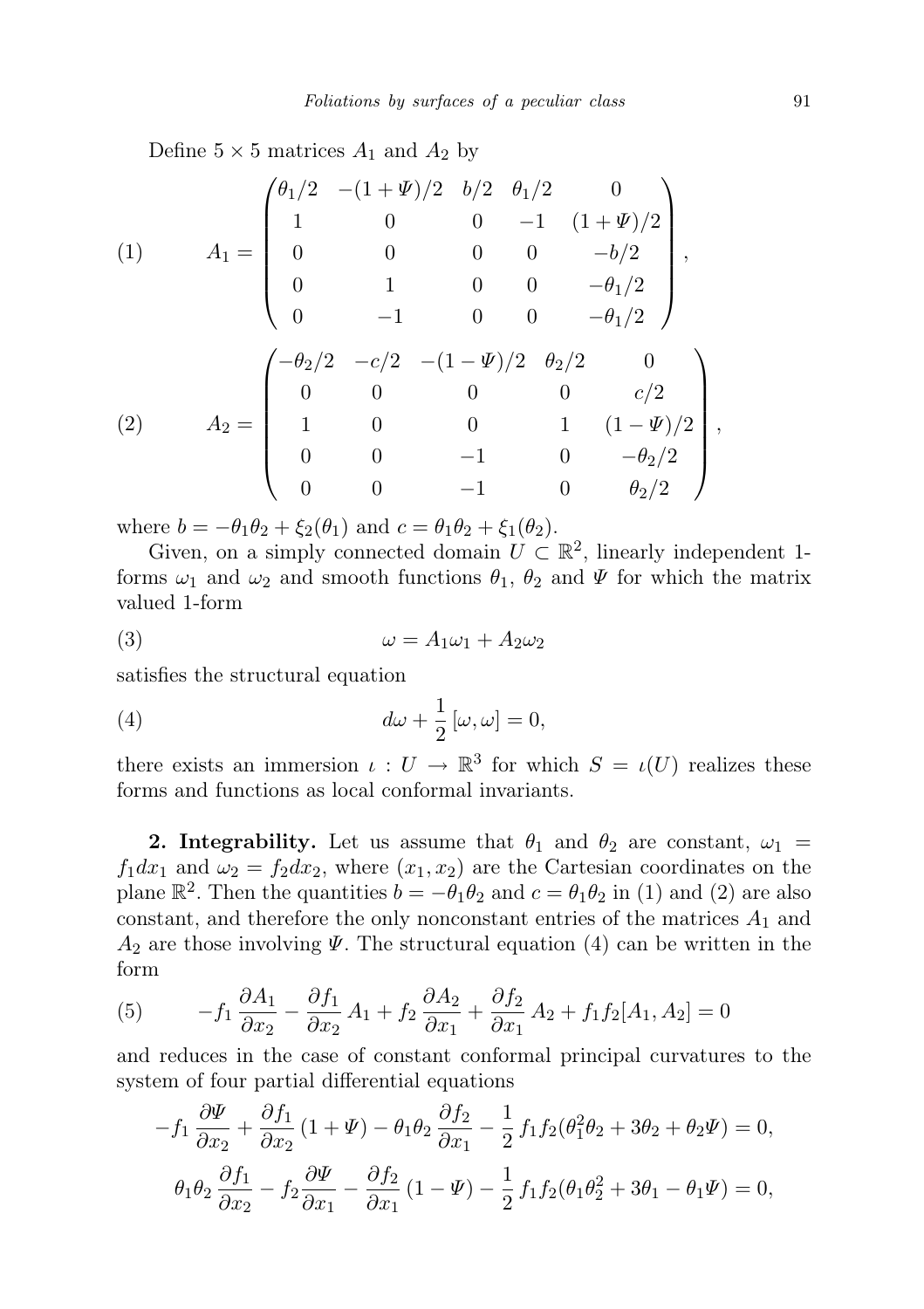92 A. Bartoszek and P. Walczak

$$
\frac{\partial f_1}{\partial x_2} = -\frac{1}{2} f_1 f_2 \theta_2 \quad \text{and} \quad \frac{\partial f_2}{\partial x_1} = \frac{1}{2} f_1 f_2 \theta_1.
$$

These four equations arise from the matrix equation (5) by considering respectively entries  $(1, 2)$ ,  $(1, 3)$ ,  $(2, 1)$  and  $(3, 1)$ . These equations imply the following ones:

$$
\frac{\partial \Psi}{\partial x_1} + 2f_1\theta_1 - f_1\theta_1\Psi + f_1\theta_1\theta_2^2 = 0,
$$
  

$$
\frac{\partial \Psi}{\partial x_2} + 2f_2\theta_2 + f_2\theta_2\Psi + f_1\theta_1^2\theta_2 = 0,
$$

which—after differentiating and comparing the derivatives  $\partial^2 \Psi / \partial x_1 \partial x_2$  and  $\partial^2 \Psi / \partial x_2 \partial x_1$ —yield the identity

$$
\theta_1 \theta_2 \left( 1 + \frac{1}{2} \theta_2^2 + \frac{1}{2} \theta_2^2 \right) = 0.
$$

This shows the following.

PROPOSITION 1. Any surface  $S \subset \mathbb{R}^3$  with constant conformal principal curvatures has at least one of these curvatures equal to zero.

Compact surfaces with both conformal principal curvatures equal to zero are well known: they are so called *Dupin cyclides*, that is, conformal images of tori of revolution. Other surfaces with vanishing conformal principal curvatures arise as conformal images of a cylinder or cone (of revolution).

Assume now that  $\theta_1 = 0$  while  $\theta_2 = c$  is an arbitrary nonzero constant. Then  $\partial f_2/\partial x_1 \equiv 0$  and  $f_2$  is a function of  $x_2$  only. Since  $\partial (\log f_1)/\partial x_2$  $=-\frac{1}{2}$  $\frac{1}{2}cf_2$ ,

(6) 
$$
f_1(x_1,x_2) = C_1(x_1) \cdot e^{-\frac{1}{2}c\int_0^{x_2} f_2(t) dt},
$$

where  $C_1 : \mathbb{R} \to \mathbb{R}$  is an arbitrary smooth function.

Again in our case,  $\frac{\partial \Psi}{\partial x_1} = 0$  and  $\Psi$  depends on  $x_2$  only. Since  $\frac{\partial \Psi}{\partial x_2}$  $= -f_2\theta_2(2+\Psi),$ 

(7) 
$$
\Psi(x_1, x_2) = C_2 \cdot e^{-c \int_0^{x_2} f_2(t) dt} - 2,
$$

where  $C_2 \in \mathbb{R}$ .

The situation is almost symmetric when  $\theta_2 = 0$  while  $\theta_1 = c \neq 0$ .

Therefore, we have the following.

PROPOSITION 2. For an arbitrary constant c, the family of all immersed surfaces  $S = \iota(\mathbb{R}^2)$  in  $\mathbb{R}^3$  with constant conformal principal curvatures 0 and c is nonempty and parametrized by triples  $(f_2, C_1, C_2)$ , where  $f_2, C_1$  are smooth real functions of one real variable and  $C_2$  is a real number;  $f_1$  and  $C_1$  are either everywhere positive or everywhere negative. The corresponding surface has conformally invariant 1-forms  $\omega_i = f_i dx_i$  with  $f_1$  given by (6), and the scalar conformal invariant  $\Psi$  given by (7).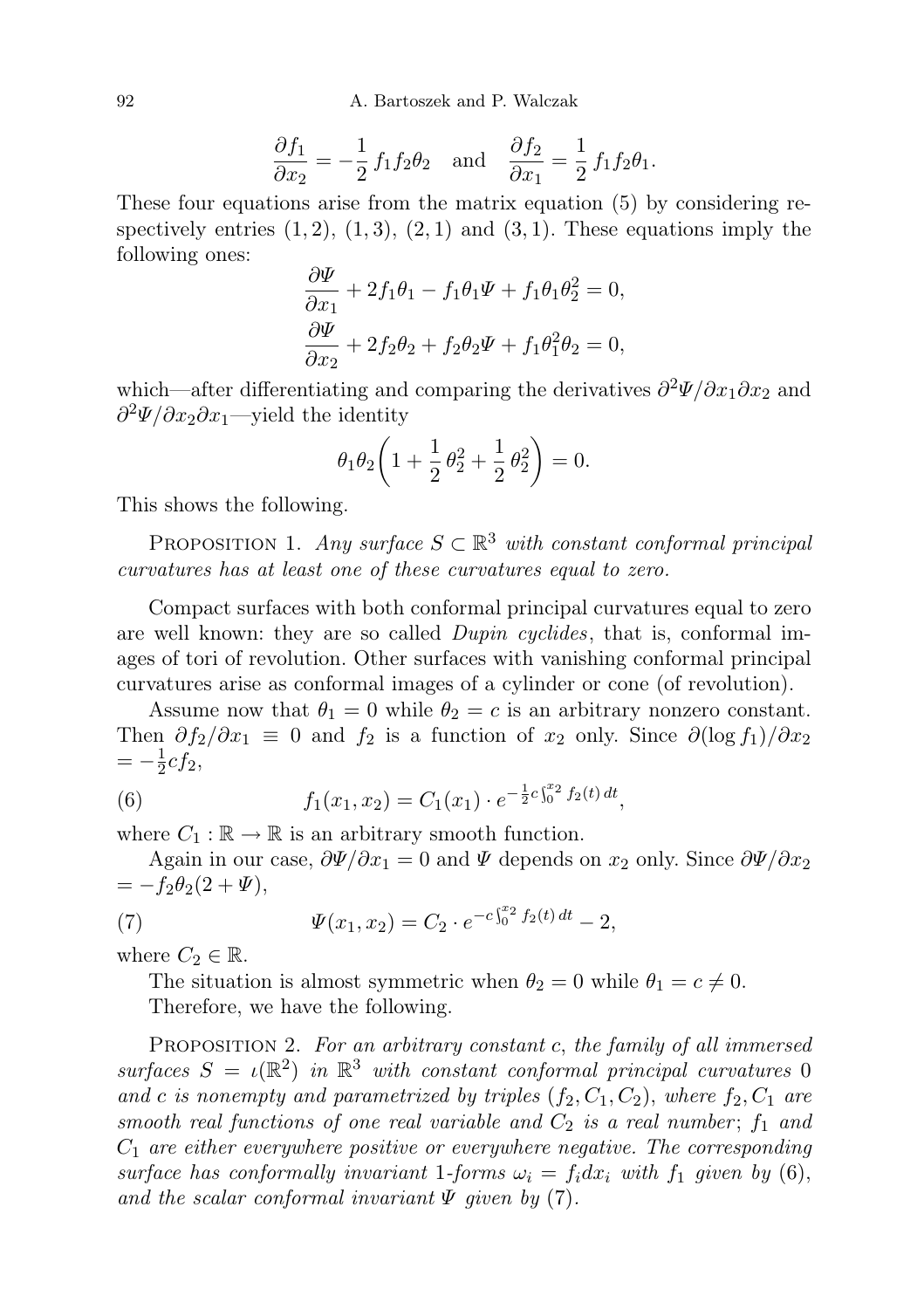Assume now that, in addition to  $\theta_1 = 0$  and  $\theta_2 = c \neq 0$ , also  $\Psi$  is constant. Then, by formula (7),  $\Psi = -2$ . Surfaces characterized by such conformal invariants are conformal images of loxodromic cylinders given, in Cartesian coordinates  $(x_1, x_2, x_3)$  in  $\mathbb{R}^3$ , by the following equations:

$$
x_1 = e^{cs/4} \cos s
$$
,  $x_2 = e^{cs/4} \sin s$ ,  $x_3 = t$ ,

where  $s, t \in \mathbb{R}$ .

3. CCI-foliations. As mentioned in the introduction, a codimensionone foliation  $\mathcal F$  of a manifold  $M$  of constant sectional curvature is called a CCI-foliation whenever all its leaves have constant principal conformal curvatures  $\theta_1$ ,  $\theta_2$  and constant invariant  $\Psi$ .

Let us recall (see [CC, Vol. I, pp. 115–118]) that the *limit set*  $\lim L$  of a leaf L of a foliation  $\mathcal F$  on a compact manifold M is defined as the intersection of the closures in M of the sets  $L\backslash K$ , where K ranges over all compact subsets of  $L$ . If  $L$  is noncompact,  $\lim L$  is nonempty, compact and saturated. Recall also that a Reeb component of a foliation  $\mathcal F$  on a 3-dimensional manifold M is the product  $R = S^1 \times D^2$ ,  $D^2$  being a closed 2-disc, such that the boundary  $\partial R = T^2$  is a leaf while the interior  $R_0$  of R is foliated by planes  $\mathbb{R}^2$  in such a way that  $\lim L = \partial R$  for any leaf  $L \subset R_0$ . By Novikov's theorem ([No], see also [CC, Vol. II, Chapter 9]), any 2-dimensional foliation of the sphere  $S<sup>3</sup>$ contains a Reeb component. A foliation without Reeb components is said to be Reebless.

THEOREM 1. Any CCI-foliation is Reebless.

*Proof.* Suppose that R is a Reeb component of a CCI-foliation  $\mathcal{F}$ . Its interior  $R_0$  contains no Dupin cyclides. Indeed, a Dupin cyclide  $L$  has the so-called *spherical two-piece property (STPP)*: any sphere  $\Sigma$  separates L into at most two components. On the other hand, any small sphere  $\Sigma$  centered at a point  $x_0 \in \partial R$  separates any leaf  $L \subset R_0$  into infinitely many components. Moreover,  $R_0$  cannot contain other CCI-leaves. Indeed, the limit set lim L of a cylinder over a logarithmic spiral consists of a single line, and the limit set of its conformal image coincides with either a single line or a single circle and cannot fill all the boundary  $\partial R$ .

Corollary 1. A compact 3-dimensional manifold M of constant curvature 1 admits no CCI-foliations.

*Proof.* If  $\mathcal F$  were a CCI-foliation of M, then  $\mathcal F$  would lift to a CCIfoliation  $\tilde{\mathcal{F}}$  of the universal cover  $\tilde{M} = S^3$  which—by Novikov's theorem would contain a Reeb component. A contradiction.

Now, let us turn to compact hyperbolic 3-manifolds of curvature −1.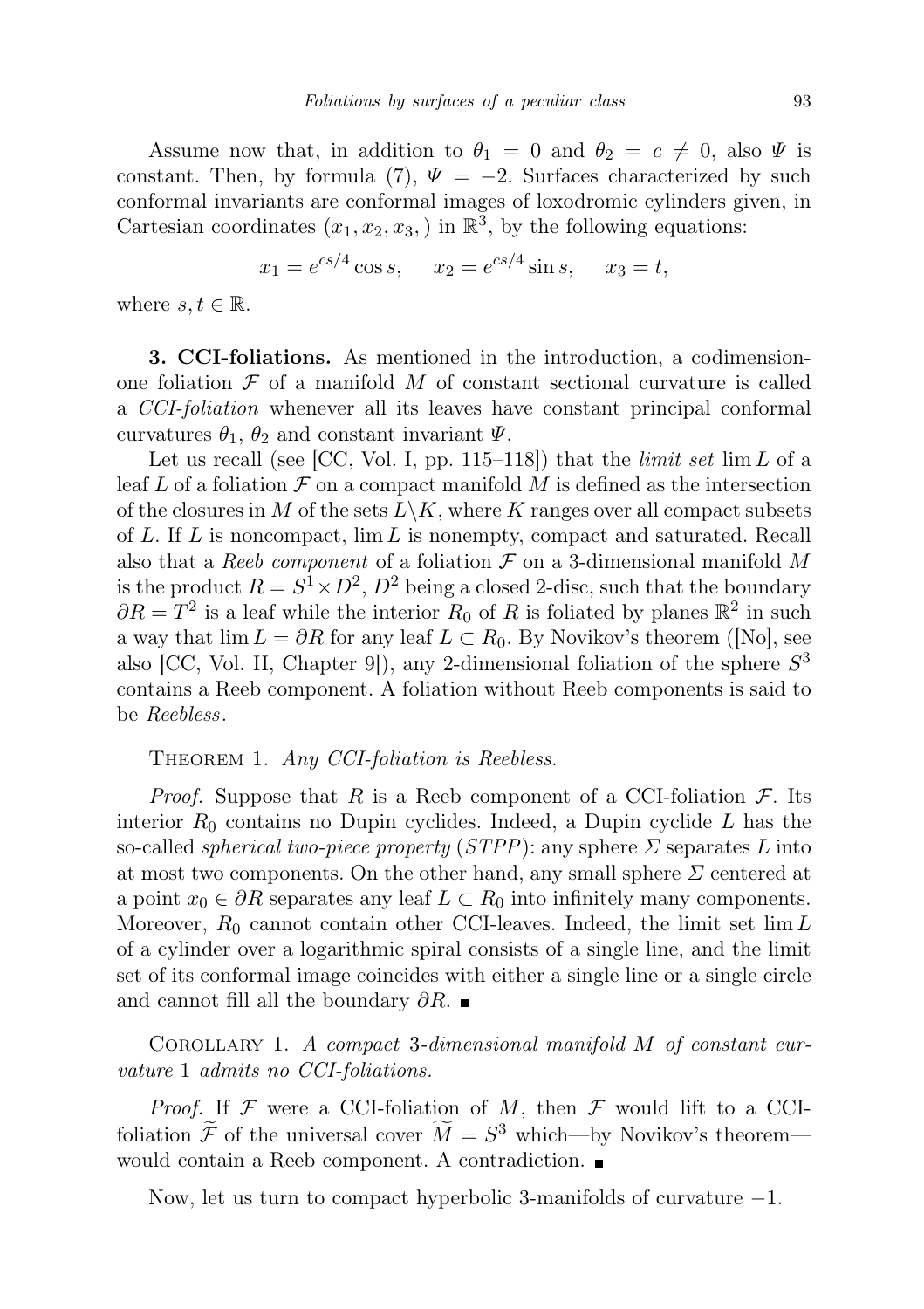Assume that  $M$  is such a manifold equipped with a 2-dimensional CCIfoliation F. Lift  $\mathcal F$  to  $\overline{M} = H^3$ , the universal cover of M. Denote by  $\overline{\mathcal F}$  the lift of F. Clearly,  $\widetilde{\mathcal{F}}$  is a CCI-foliation of  $\widetilde{M}$  by surfaces which are connected components of intersections  $S \cap B$ , S being a complete CCI-surface in  $\mathbb{R}^3$  and B being the unit 3-ball representing  $\tilde{M}$ . Our classification of CCI-surfaces shows that a priori a leaf  $\tilde{L}$  of  $\tilde{\mathcal{F}}$  can be (topologically) (1) a torus, (2) a torus with a disc (or a point) removed, (3) a cylinder, or (4) a disc.

We are going to show that all of them are discs. By Theorem 1, tori cannot occur: any toral leaf would bound a solid torus containing a Reeb component. Cases (2) and (3) can be treated simultaneously: a torus without a disc becomes a cylinder after intersecting with a smaller ball  $B'$  contained in B. Without loss of generality, we may assume that the sphere  $\Sigma' = \partial B'$ intersects our cylindrical leaf  $\overline{L}$  transversely and bounds (together with  $\overline{L}$ ) a solid cylinder C whose boundary consists of  $\widetilde{L}$  and two discs  $D_1$  and  $D_2$  contained in  $\Sigma'$ . By arguments of the proof of Theorem 6.3.1 in [LW], not all the leaves in  $C$  are Dupin, therefore some of them coincide with the connected components of  $S \cap B$ , S being a loxodromic cylinder. However, any such component intersects the boundary  $\partial C$  transversely at some points of  $\overline{L}$ , a contradiction. Consequently, all the leaves of  $\widetilde{\mathcal{F}}$  are topological open discs.

The boundaries of those discs are contained in the sphere  $\Sigma(\infty)$ , the ideal boundary of  $\widetilde{M}$ . Denote by  $\widetilde{\mathcal{F}}(\infty)$  the union in  $\Sigma(\infty)$  of all those boundaries.

Our manifold M is of the form  $M = \widetilde{M}/\Gamma$  for a discrete group  $\Gamma$  of isometries of the hyperbolic 3-space. The group  $\Gamma$  acts on  $\Sigma(\infty)$ , and since M is compact, this action is minimal, that is, the orbits  $\Gamma(\zeta)$  of all points  $\zeta \in \Sigma(\infty)$  are dense. Since  $\widetilde{\mathcal{F}}$  is the lift of a foliation of M, the set  $\widetilde{\mathcal{F}}(\infty)$ itself and its complement  $\widetilde{\mathcal{F}}(\infty)^c$  in  $\Sigma(\infty)$  are *Γ*-invariant, therefore dense if nonempty. The same observation applies to the open set  $\widetilde{\mathcal{F}}(\infty)$ <sup>th</sup> of all points of  $\widetilde{\mathcal{F}}(\infty)$  where the CCI-surface containing a leaf intersects  $\Sigma(\infty)$ transversely.

If  $\widetilde{\mathcal{F}}$  contains a piece of a loxodromic cylinder, the set  $\widetilde{\mathcal{F}}(\infty)$ <sup> $\Uparrow$ </sup> is nonempty. So is its complement  $(\widetilde{\mathcal{F}}(\infty)^{\hat{\mathsf{m}}})^c$ : otherwise,  $\widetilde{\mathcal{F}}$  would determine a regular 1dimensional foliation of the sphere  $\Sigma(\infty)$ . Therefore,  $(\widetilde{\mathcal{F}}(\infty)^{\hat{\mathsf{m}}})^c$  is dense, and consequently intersects its own complement  $\widetilde{\mathcal{F}}(\infty)$ <sup> $\dagger$ </sup>, a contradiction.

If  $\widetilde{\mathcal{F}}$  contains no pieces of loxodromic cylinders, it becomes a Dupin foliation and we arrive at a contradiction as in [LW].

The argument above proves the following.

THEOREM 2. A compact 3-dimensional manifold M of constant curvature −1 admits no CCI-foliations.